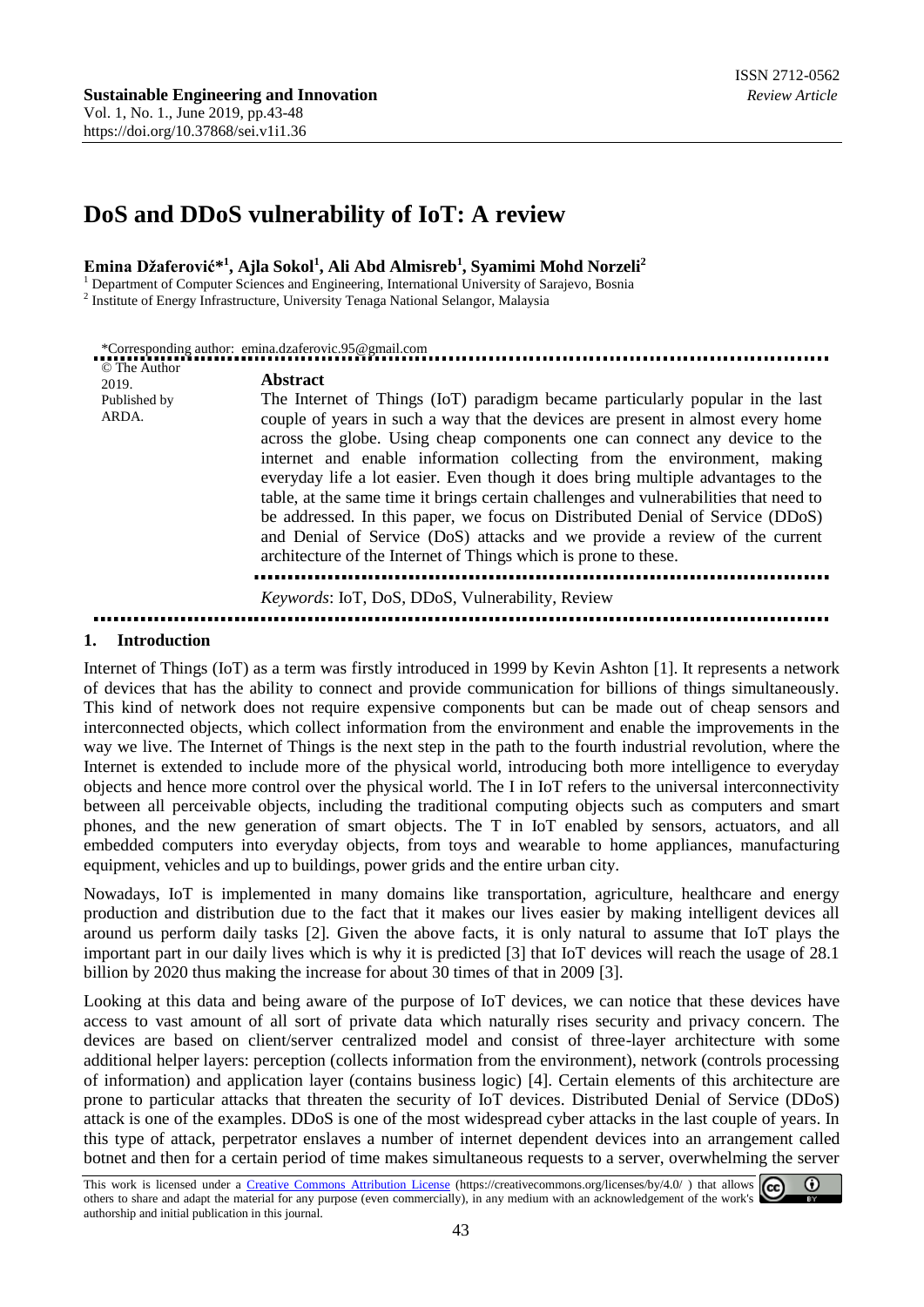and making it ignore legitimate requests from the user [3]. In this paper we will review current architecture of IoT devices and how it is affected by DoS and DDoS attacks as well as provide some of the possible solutions in which these can be avoided.

The remainder of the paper is organized as follows: Section II presents related works on the topic of Dos, DDoS and IoT; Section III discusses the current architecture of IoT and possible improvements and Section V is devoted to the conclusion.

## **2. Literature review**

In their work, Farooq et al [13] make a review on the Internet of Things and the security concerns behind it. The main security concerns are for data confidentiality, data integrity and data availability. Authors also talk about the security challenges and issues regarding each of the layers, and which security measures could be applicable. Authors [14] have touched upon the analysis of the security challenges and features of Internet of Things. Their work talks about the strategies that could be used in the design and deploy of security mechanisms for IoT. One of those strategies is to group things by location, and implement security system based off of the needs of group, while other strategy can be to focus more on the interaction of human users with the Internet of Things. Authors [1] talked about the security of Internet of Things and possible countermeasures. They discussed about the attacks on Wireless Sensor Networks (WSN) and Radio Frequency Identification (RFID), and the countermeasures available against each of the attacks possible. In the paper, one of the mentioned attacks was jamming, one of the oldest and most famous attacks on the WSN that targets specific packets in each layer, and some of the proposed measures are to regulate transmitted power and frequency hopping spread spectrum (FHSS), which is a way of transmitting radio signal.

Ning et al [5] talk about the future of security architecture of Internet of Things, where they proposed a model for heterogeneous IoT system, which consists of three essential security perspectives, such as information, physical and management. This model is three-dimensional information security model that introduces social layer, intelligence and compatibility for security considerations. Dao et al [19] discussed about the heterogeneous IoT networks, which are characterized by multiple access technologies and mobile edge computing capabilities, and securing them from the intelligent DDoS attacks. The solution they propose as a prevention of DDoS attacks is called MECshield, a framework consisted of central controller and multiple agents located at the edge of each local network, which enables the network to defend against malicious traffic.

In their paper, authors Peraković et al [29] analyze data that they collected from the domestic company regarding the trends in DDoS attacks. Through their research, it is stated that the Simple Service Discovery Protocol (SSDP) is the most common when it comes to conducting DDoS attacks. They also analyzed the amount of these attacks happening in regarding IoT, and concluded that the rise in IoT devices also mean rise in the DDoS attacks. Simple study on handling DDoS attacks has been conducted by the Oh et al [15], where they presented four major approaches that can be considered in order to defend against these attacks. Given approaches for defense against DDoS attacks are by rate limit framework, defense by offense, by active filtering and by IP traceback. In the research conducted by Khalil [27], the main topic was the security of Internet of things against DDoS attacks, where he talked about the security measures by using machinelearning algorithms. Author provides algorithm that helps in monitoring, analyzing and recognizing attack patterns.

In the paper, authors [8] touched upon the malwares in IoT with DDoS capabilities. The malwares, such as Linux. Hydra, PsybOt, Chuck Norris, Tsunami, Aidra, Spike, Mirai, show the growth in popularity and are able to hit the targets with much more attacks than in past. This research is conducted in order to raise the awareness for the researchers to look more into the higher security measures in this field. Authors Bhardwaj et al [26] explore the option of DDoS attacks prevention in IoT using edge computing, where the edge computing, by their definition, is usage of computing resources near the end devices. They develop a solution called ShadowNet, which serves as the defense against DDoS attacks by making the edge computing a first line of defense. Solution is based on the edge functions that establish fast path between networks that send packets with information about the traffic in IoT to their main service. The authors Hallman et al [11] discussed about the details behind IoT security vulnerabilities and IoT-based botnets and botnet malware used in DDoS attacks. They mentioned some of the cyber security vulnerabilities of Internet of Things. This paper also talks about Mirai botnet malware, which is a part of Trojan malware family that serves as a DDoS attack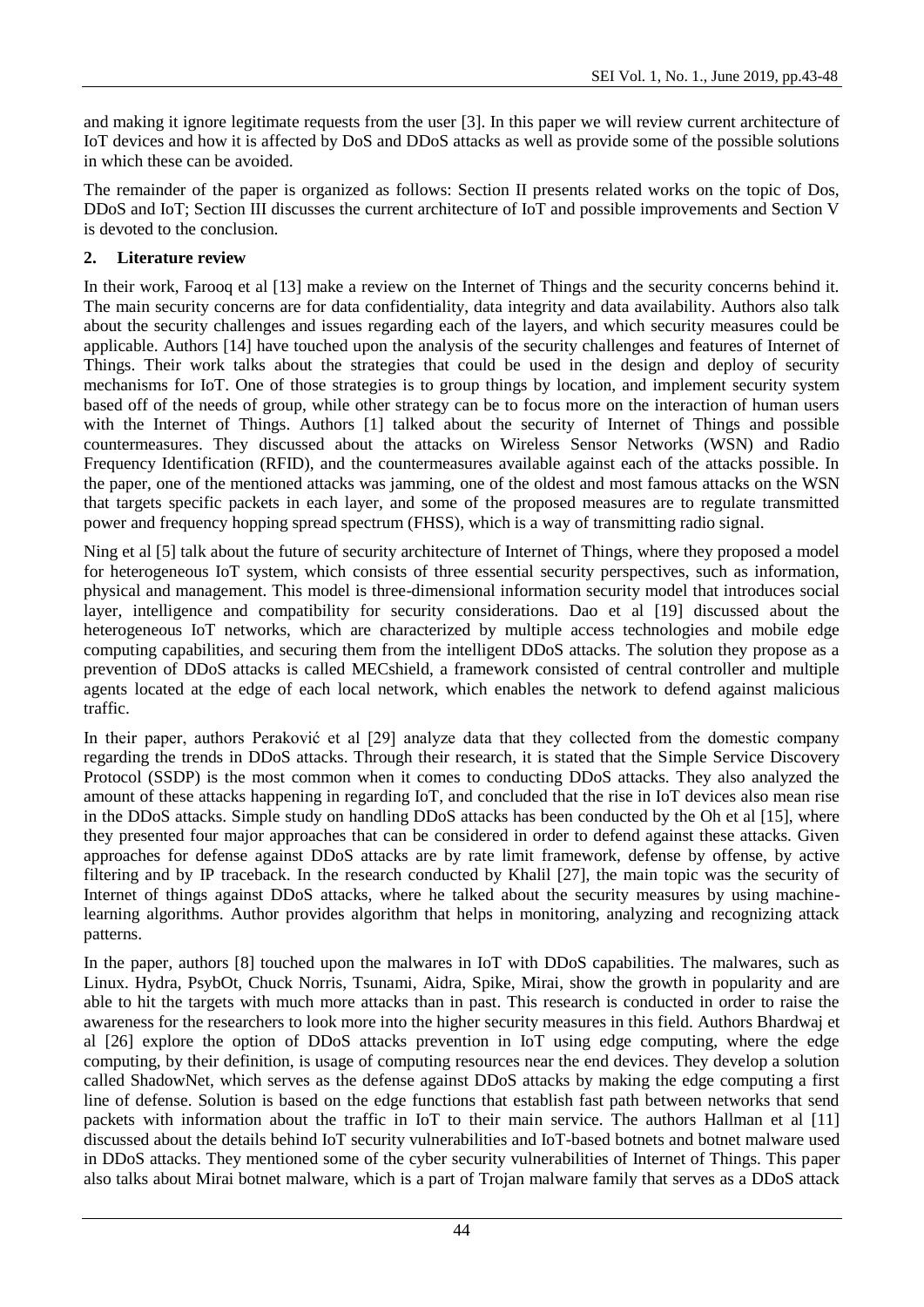on the IoT devices. After the analysis, authors showed that this newly released malware has a soft spot that can be research into much deeper, which is regarding the SQL injection attack, where the counterattack is possible to be implemented. Tamanna [18] discussed about the cloud computing, the form of IoT, that has taken the computing from the desktop to the Internet, and the DDoS attacks that happen in this cloud environment. This author proposes a solution against the DDoS attacks in the form of Software Defined Networks (SDN) features, since SDN is flow based concept with standardized API and support for IDSs and Intrusion Prevention Systems (IPSs). Javaid et al [22] conducted a research in the field of DDoS attacks on the IoT devices, and their prevention using blockchain technology, a technology that serves as online distributed ledger consisted of list of blocks. For the proposed model online software platform called Ethereum was used, that helps with the generation of addresses of devices, as well as the customized smart contract that enabled the defense mechanism against DDoS attacks. Authors have conducted experiments to prove that their model is capable of better detection and prevention of DDoS attacks.

Authors Kasinathan et al [30] proposed a solution for detection of DoS attacks in Internet of Things, specifically in 6LoWPAN based networks. The most important components of their solution were IDS Probe, which operates with custom firmware and is used to detect the incoming packets with incriminating properties, and IDS, which provides many benefits, such as multithreading and intrusion prevention system. This proposed method was tested by making the simulation of five different IPv6 UDP flooding attacks on a targeted 6LoWPAN node. Results and graphs that they came up with showed that their solution can detect DoS attacks in IoT structures with 6LoWPAN protocol. Authors [29] research the security of Internet of Things in regards to the electronic healthcare, where the solution given should enhance the abilities of server to observe attack patterns. In their proposed solution, they used the assumption that the communication nodes are present in specific geographical locations, and proposed an algorithm for checking the DoS attack by comparing the packet buffer utilization rate of a server and Time To Live (TTL) value of arriving packet.

### **3. Discussion**

### **3.1. Layers of architecture**

Architecture of Internet of Things is hierarchical, and consists of three main layers. Those layers are application layer, network layer and sensor (perception) layer [5].

The main purpose of application layer is to provide different applications for different scenarios that the IoT may find itself. Layer provides Quality of Service (QoS) by managing and processing data from the middleware layer. Due to the fact that application layer holds sensitive data, if the perpetrator gains access to the layer he will be able to maliciously modify the data [2].

Middleware layer is additional layer located between network layer and application layer that acts as an intermediary between the two. It takes the data from the network layer after which it links the system to cloud and database, and processes and stores the data. One of the main purposes of middleware layer is provision of APIs that are used to meet the demand of the application layer [6].

Network layer has the purpose to collect data from sensor layer and send it to the upper layer using wired or wireless medium. Attacks on the network layer are very common and diverse. Usually, they impose threat to coordination of work and information being shared between the devices.

Perception layer is all about identification of objects and collection of necessary data which are then transformed into digital signals. Tech which is present in this layer includes sensors and RFID tags which are the main components [7]. In case of an attack on sensors, there would be an interference with the collection of data. Even though the generic architecture of IoT is described and illustrated in Figure 1, it is not a standardized architecture.

Denial of Service (DoS) attack is a cyber-attack where the perpetrator tries to exhaust resources or bandwidth of a legitimate user. In case that this kind of attack is coordinated, meaning a perpetrator is trying to perform the above using several compromised nodes than it is called a Distributed Denial of Service (DDoS) [8]. DoS is nothing more but flooding vast amount of traffic in order to spend network resource, bandwidth, target CPU time etc. Different types of these attacks are present but some of the most important ones include SYN flood, DNS flood, Ping flood, UDP flood and ICMP broadcast [9].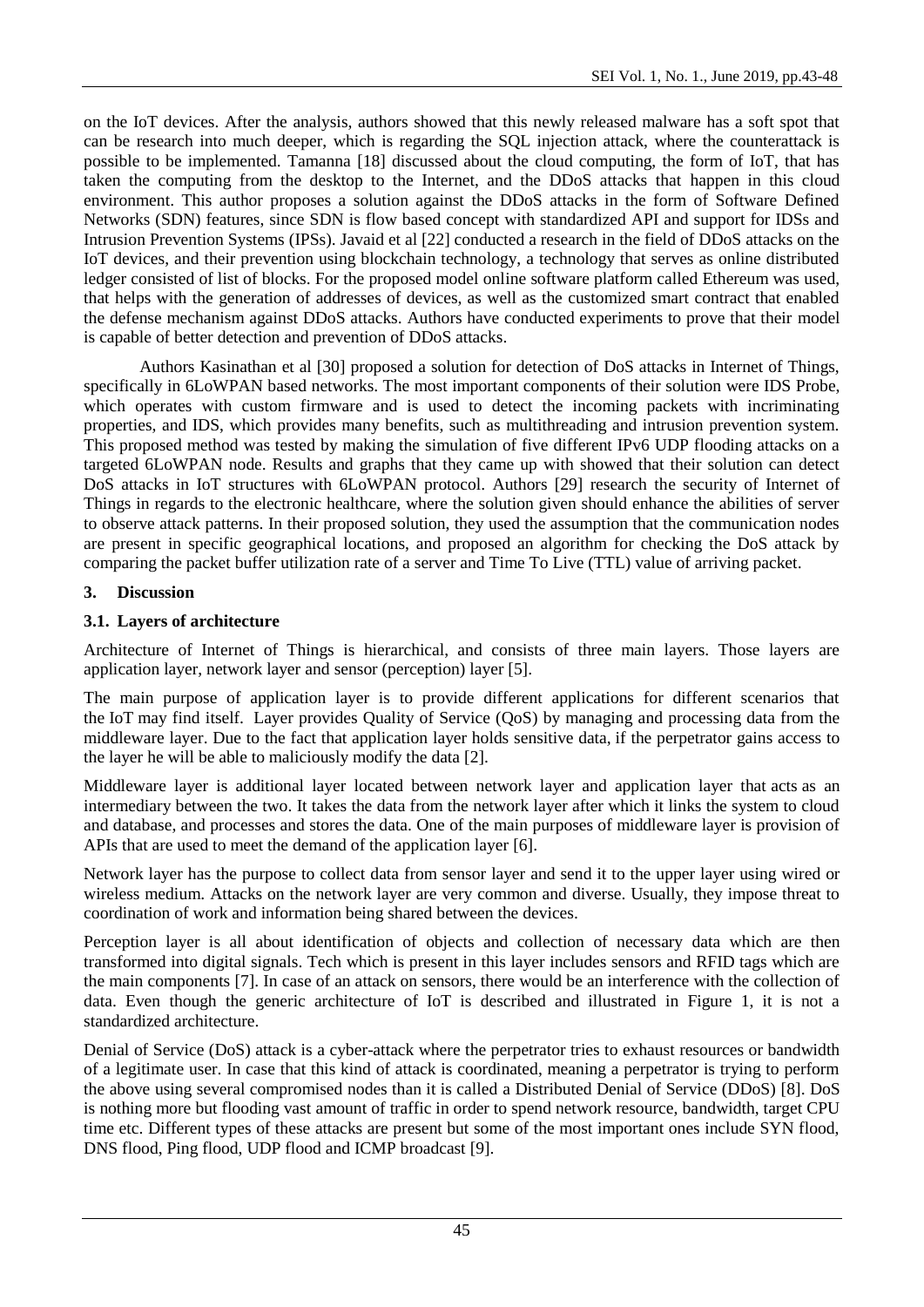

*Figure 1: IoT Generic Architecture (as illustrated in [7])*

### **3.2. DoS/DDoS attacks and IoT**

Denial of Service (DoS) presents a major attack in the field of computer networks. They take over the target by exhausting its resources. Their purpose is to disable service or slow the performance of the service with numerous different existing attack techniques.[23] This attack influences network in order for victim not to be able to access it. When attacker tries to use DoS as attack mechanism, it has three things in mind to compromise – confidentiality, integrity and availability [25].

Distributed Denial-of-Service, more known as DDoS, presents one of the most dangerous threats for the Internet. The amount of these types of attacks increases in size annually. In order to perform DDoS attack, three steps need to be applied here, and they are. Scanning is the first step, where the attacker scans the vulnerable machine by different scanning strategies. Next step is propagation, where the attacker recruits machine in order to generate stream of packets that will perform the attack onto the vulnerable machine. The third and final step is communication, where the two different models can be applied, Agent-Handler model or IRC model. [10]

Generally, two types of techniques for DDoS attacks ar used. The first one is reflection, where attackers send packets to different destinations with the IP address of target as the source address of packets. Main purpose behind this technique for attacker is to hide the trail. Another technique called amplification, large numbers of packets are sent to the victim's machine [24]. Both types of attacks generally tend to attack on the weaknesses in TCP/IP protocol using different types of attacks, such as TCP Syn Flood, UDP Flood, ICMP flood and similar [21].

In recent period, with rise of use and applications of IoT devices, the various DoS and DDoS attacks have start to take place as threats. These attacks happen in different protocol layers in IoT networks. Those protocol layers are physical layer, MAC layer, 6LoWPAN layer, network layer and application layer.

In physical layer, there are several different attacks that can occur, such as node capturing, jamming and spamming. All of these attacks have distinct name, hence the function of those is explained by it. The most popular is jamming attack, where the attacker creates interference to the signal transmitted in the physical layer. MAC layer has many types of Dos/DDoS attacks that can be performed. Some of those are CCA manipulation, ACK attack and PANID conflict. CCA or Clear Channel Assessment manipulation is the way of skipping CCA mechanism which can cause collisions. ACK or Acknowledgment attack is caused by interference in ACK frames. PANID conflict is the way to attack user by placing coordinates with same Personal Area Network ID next to each other in that way causing conflict.

When it comes to 6LoWPAN layer, mainly fragment duplication and buffer reservation are kind of the attacks used in order to infiltrate IoT network. Fragment duplication is duplicating single fragment of a packet, while buffer reservation is reserving buffer space with incomplete packets, and keeping that space occupied. In network layer of IoT, two specific types of attacks can be performed. Those are RPL-Specific attack, and non-RPL-Specific attack. RPL-Specific attack is used to attack RPL protocol design, while the attacks not specific to RPL are those that are applicable to RPL protocol design, such as neighbor, sinkhole or cloneID. Neighbor is retransmission of routing control message. Sinkhole attack is the one where attacker finds good routing parameters, and show the node created as a good parent. In cloneID attack, the attack clones nodes to a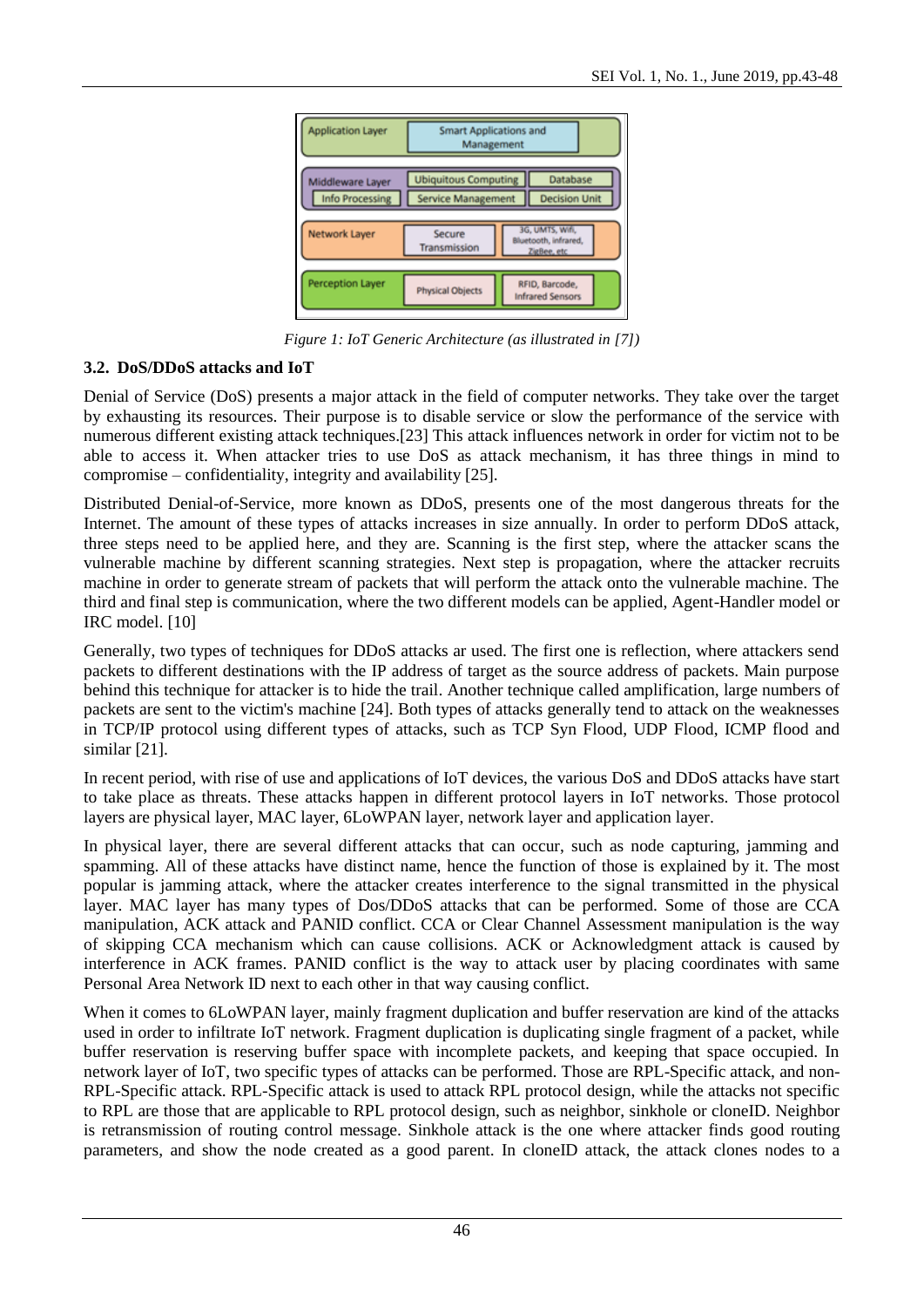multiple positions in the network. When it comes to the final layer, which is application layer, several different attacks may occur. Flooding and desynchronization are one of those [20].

All of these protocols in IoT network are vulnerable and opened to the attacks by hackers. These attacks are also shown in the form of malware-based botnets, like Mirai, XOR and BillGates. These malwares use DoS/DDoS attacks as their base attacking different layers and performing same types of attacks on those layers. Malwares and Dos/DDoS attacks are becoming more difficult to fight against, since with their growth, the current security mechanisms are not good enough [20].

#### **4. Conclusion**

This paper has touched upon the topic of Internet of Things security architecture and security issues regarding Dos and DDoS attacks. The issue of security in IoT does not cover only a single piece of software, but it is connected to the whole system. Architecture of solution to a security issue in IoT can be found when the issues are specified, which means that the general security framework cannot be applied to every case. [12] Although the field of IoT has been attractive in the research field in the recent years, it has attracted new difficulties and challenges with it. In time, the development in Internet of Things field will bring new issues to its security [16]. There have been many researches done in the field of security and applicable solutions for defense against different attacks. Unfortunately, rise in the attacks means rise in the difficulties in securing systems against them. The need for researching different security measures have grown, and currently, researchers are in great need of others to try to find solution for current problems. Several of those solutions have been presented in the literature review, but even more of those are needed.

### **References**

- [1] O. El Mouaatamid, M. Lahmer, and M. Belkasmi, "Internet of Things Security : Layered classification of attacks and possible Countermeasures," Electron. J. Inf. Technol., vol. 9, no. 9, pp. 66–80, 2016.
- [2] R. Mahmoud, T. Yousuf, F. Aloul, and I. Zualkernan, "Internet of things (IoT) security: Current status, challenges and prospective measures," 2015 10th Int. Conf. Internet Technol. Secur. Trans. ICITST 2015, pp. 336–341, 2016
- [3] K. Angrishi, "Turning Internet of Things(IoT) into Internet of Vulnerabilities (IoV) : IoT Botnets," pp. 1–17, 2017
- [4] [4] K. Sonar and H. Upadhyay, "A survey on ddos in Internet of Things," Int. J. Eng. Res. Dev., vol. 10, no. 11, pp. 58–63, 2014.
- [5] H. Ning and H. Liu, "Cyber-Physical-Social Based Security Architecture for Future Internet of Things," Adv. Internet Things, vol. 02, no. 01, pp. 1–7, 2012
- [6] K. Chen et al., "Internet-of-Things Security and Vulnerabilities: Taxonomy, Challenges, and Practice," J. Hardw. Syst. Secur., vol. 2, no. 2, pp. 97–110, 2018
- [7] R. Khan, "Future Internet: The Internet of Things Architecture, Possible Applications and Key Challenges Future Internet : The Internet of Things Architecture , Possible Applications and Key Challenges," no. April 2017, pp. 257–260, 2012
- [8] A. Spognardi, M. De Donno, N. Dragoni, and A. Giaretta, "Analysis of DDoS-Capable IoT Malwares," vol. 11, pp. 807–816, 2017
- [9] N. Tripathi, "DoS and DDos Attacks: Impact, Analysis and Countermeasures," Natl. Conf. Adv. Comput. Netw. Secur., no. December 2013, 2013
- [10] A. Sriyastava, B. Gupta, A. Tygai, A. Sharma and A. Mishra, "A Recent Survey on DDoS Attacks and Defense Mechanisms", pp. 570-580, January, 2011
- [11] R. Hallman, J. Bryan. G. Palavicini, J. Divita and J. Romero-Mariona, "IoDDoS The Internet of Distributed Denial of Service Attacks: A Case Study of the Miraj Malware and IoT-Based Botnets", SCITEPRESS, pp. 47-58, California, USA, 2017
- [12] Q. Jing, A. Vasilakos, J. Wan, J. Lui and D. Qui, "Security of the Internet of Things: Perspectives and Challenges", Springer Science + Business Media, New York, USA, 2014
- [13] M. Farooq, M. Waseem, A. Khairi and S. Mazhar, "A Critical Analysis on the Security Concerns of Internet of Things (IoT)", International Journal of Computer Application, vol. 111, February, 2015
- [14] R. Roman, J. Zhou and J. Lopez, "On the features and challenges of security and privacy in distributed internet of things", Computer Network, 2013,<http://dx.doi.org/10.1016/j.comnet.2012.12.018>